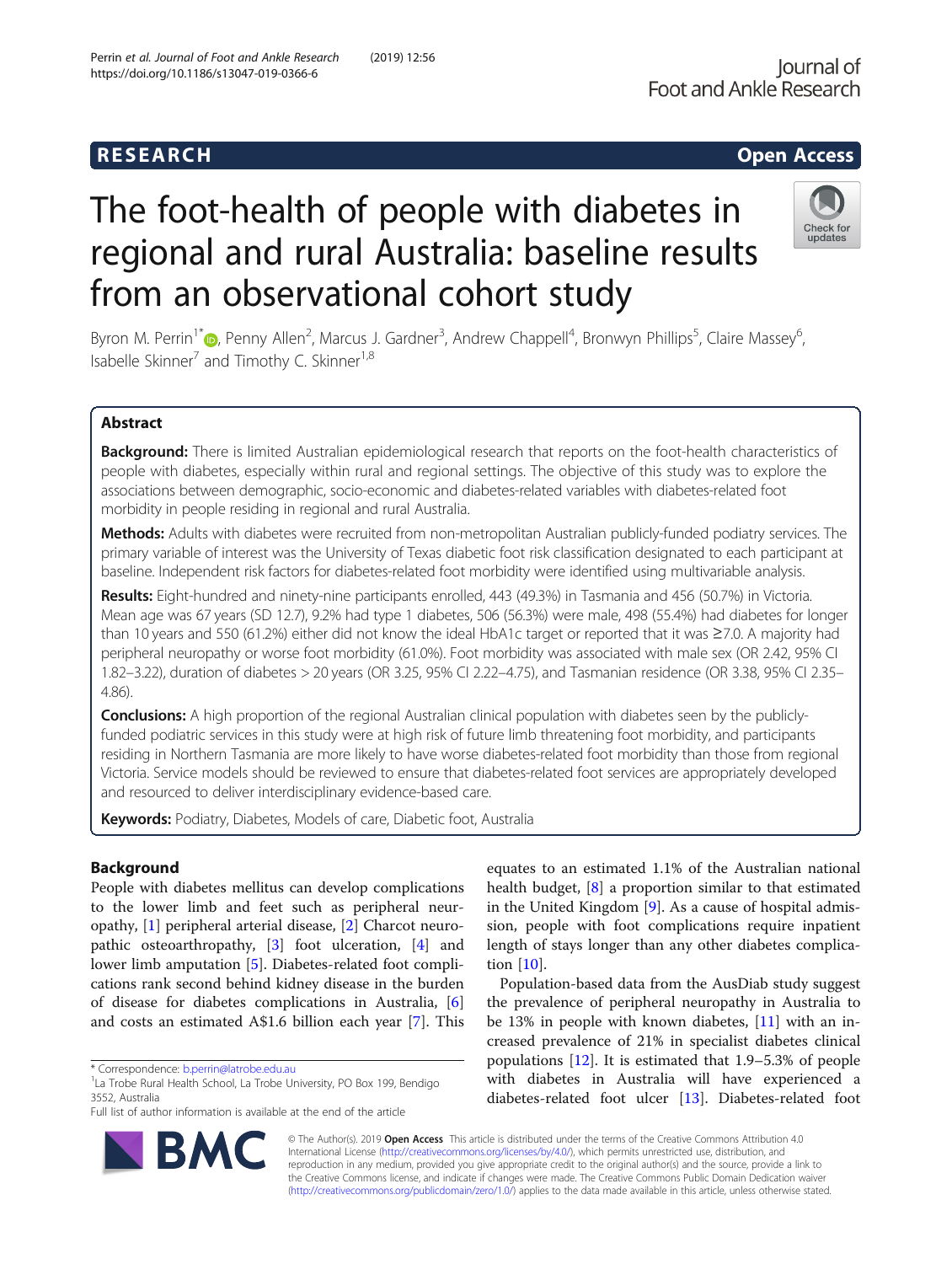ulceration resulted in nearly 10,000 Australian hospital admissions in 2005, with 8% of all diabetes-related deaths in that year being a direct result of diabetesrelated ulceration  $[14]$  $[14]$ . More recently, diabetic foot disease (ulceration, ischaemia, infection and Charcot neuropathic osteoarthropathy) is estimated to result in 27,600 hospital admissions each year [[15\]](#page-8-0). The number of diabetes-related lower-limb amputations performed in Australia has increased from approximately 2600 each year for the years 1995–1998 [\[16\]](#page-8-0) to a 2017 estimate of 4400 [\[15](#page-8-0)].

Diabetes-related lower limb complications are disproportionally found in socially disadvantaged and Indigenous populations. A retrospective Victorian study found a significantly higher rate of hospital admissions for people with diabetes from geographical areas of greater social disadvantage, [[17](#page-8-0)] and Australian Institute of Health and Welfare statistics suggest a 50% higher probability of lower limb amputation for people residing in rural areas [[18](#page-8-0)].

To date, there is limited prospective epidemiological research that reports on the foot-health characteristics of people with diabetes, especially within rural and regional settings. The objective of this analysis was to explore the associations between demographic, socioeconomic and diabetes-related variables with diabetesrelated foot morbidity in people residing in regional and rural Australia.

#### **Methods**

#### Design

This study was approved by the Human Research Ethics Committees of the University of Tasmania, Bendigo Health and La Trobe University. This article reports the baseline characteristics of those recruited to a longitudinal, prospective cohort study- a prospective cohort study of diabetes-related foot-health in Australian rural areas (PoDFAR). The cohort of participants were conveniently recruited from publicly-funded podiatric services in regional and rural Victoria and Tasmania over two time periods of three-months during 2013 (March–May and September–November). For the podiatry services involved in the study, all patients aged over 18 years with diabetes who presented during the recruitment periods were consecutively invited to participate, with written informed consent gained prior to enrolment.

#### Setting

The podiatric services involved in the study are found within the Greater Bendigo area of the Loddon Mallee region of central Victoria, and the North and North-West areas of Tasmania. It is estimated that 7.5% of the Loddon Mallee population and 8.1% of the Northern Tasmanian population have a diagnosis of diabetes, which is higher than the Australian estimate of 4.9% [[19](#page-8-0)–[21](#page-8-0)]. Data collection was undertaken by multiple podiatry services of four publicly funded health organisations. At the time of the study there were 9.5 full-timeequivalent podiatrists employed in central Victoria and 8.3 in northern Tasmania, with the health services being delivered across a regional catchment area of 300,000 people in Victoria [\[22](#page-8-0)] and 255,000 people in Tasmania [[23\]](#page-8-0). Service delivery operations range from large regional hospitals to community health centres, primary health care settings and outreach programs.

Podiatry services are funded through a mix of state and federal government sources, and this can influence eligibility and the profile of patients seen in each service. In general, demand for services outstrips supply and priority referral policies are also influential. The services can be described as community-based (including home visits), subacute or hospital inpatient care. There is a similar staff profile working in each of these settings across the two states. In both states, community services take up a large proportion of the employed podiatry staff (82.1% in Victoria and 69.9% in Tasmania). Although the proportion of staff employed is low in subacute settings in both states (13.7% in Victoria and 18.1% in Tasmania), previous Victorian research involving the same podiatric services suggests that these services deal with patients with more severe diabetes-related foot morbidity, with more occasions of service per patient than the other settings [\[24](#page-8-0)].

In Victoria, the included podiatric services formally approach the care of people with diabetes using an established Podiatry Diabetes Model (PDM) [[25\]](#page-8-0). The PDM is a health model of care developed with the aim of assisting efficient and effective management of patients with diabetes across the entire foot-health risk spectrum. The model has a set of associated local clinical guidelines adapted from national guidelines [\[26\]](#page-8-0) to provide robust evidence-based clinical parameters for podiatrist clinical decision making. The PDM is underpinned by all podiatrists classifying a patient's foothealth at each point of contact using the validated University of Texas (UT) diabetic foot risk classification tool (Table [1](#page-2-0)) [[27,](#page-8-0) [28\]](#page-8-0). This classification tool facilitates clinical decision making that considers key risk factors for ulceration (neuropathy, foot deformity and prior history of limb threatening diabetes-related foot pathology) and lower limb amputation (current ulceration, Charcot neuro-osteoarthropathy, infection and ischaemia). The use of this tool also facilitates the movement of a patient to the most appropriate podiatric service by way of the validated PDM referral pathway [\[24](#page-8-0)].

In Tasmania, the podiatric services use the UT diabetic foot risk classification tool in accordance with the clinical underpinnings of the PDM. The referral pathway of the PDM was not adopted during the study and the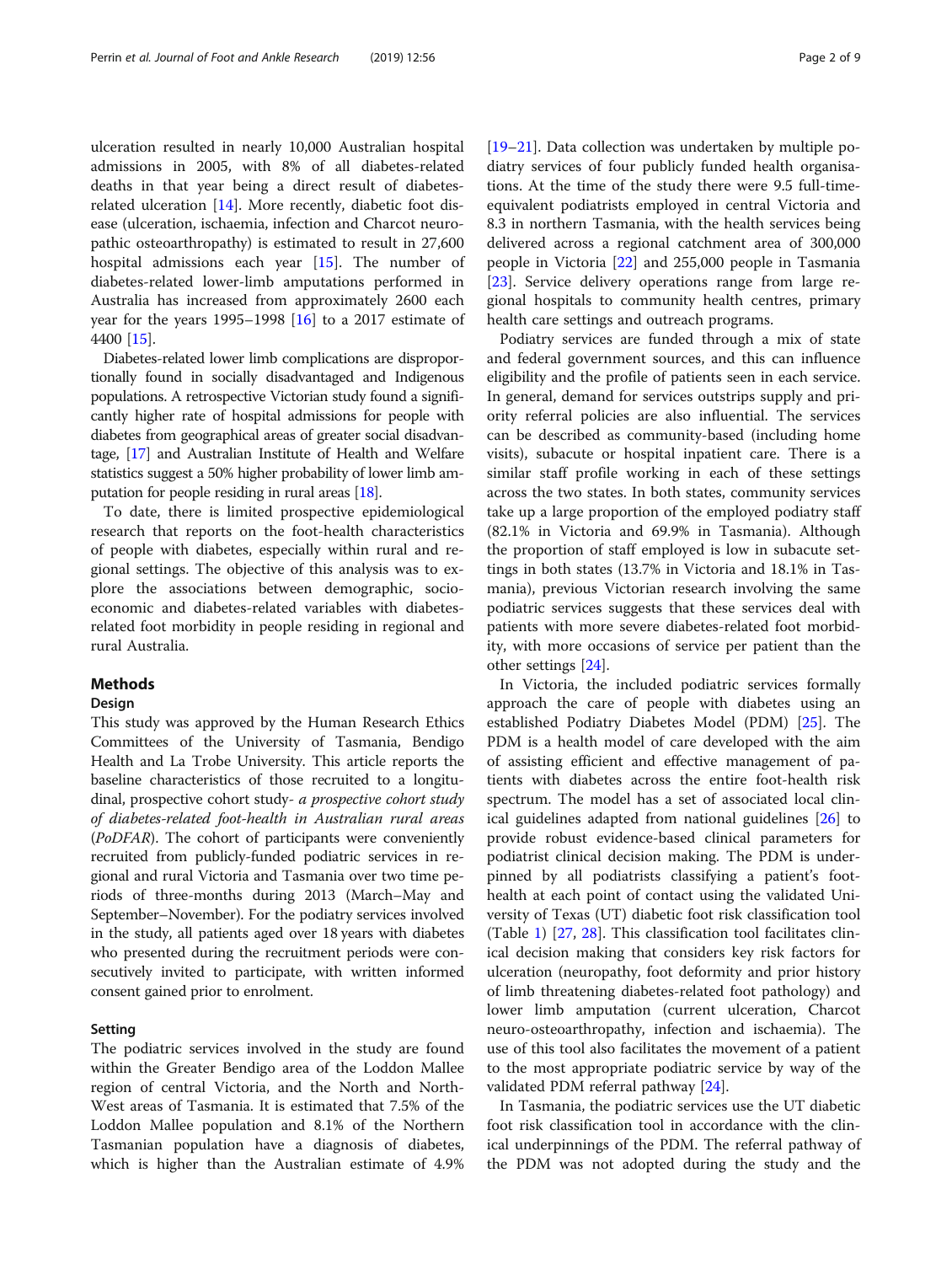<span id="page-2-0"></span>Table 1 The University of Texas Risk Classification [[27](#page-8-0), [28](#page-8-0)]

| 0 No neuropathy    | Peripheral neuropathy        | 2 Neuropathy with deformity | 3 History of pathology |
|--------------------|------------------------------|-----------------------------|------------------------|
| 4A Foot ulceration | 4B Acute Charcot arthropathy | 5 Infected foot             | 6 Ischaemia            |
|                    |                              |                             |                        |

clinical guidelines are used as a guide only. The use of the UT diabetic foot risk classification by the Tasmanian podiatrists commenced 9 months prior to recruitment. Transition to the new tool was facilitated by two days of formal training by the developers of the PDM.

## Data collection

At the time of the first recruitment period all participating podiatric services were classifying the foot health of their patients using the UT risk tool as standard practice at every point of contact. For the enrolled participants, this foot-health information and other demographic, diabetesrelated and socio-economic variables were recorded at baseline. Data collection involved the adoption of pointof-contact data collection through the use of tablet devices electronically linked to a central database. Each podiatrist in each podiatry service had access to a tablet device to record the variables of interest in a survey application. At the end of each week all new data collected by podiatrists were uploaded to a central database for collation.

The primary variable of interest was the UT diabetic foot risk classification designated to each enrolled participant at their baseline visit. The UT risk classification system was chosen as it has been shown to be a reliable, valid and predictive tool for identifying future foothealth outcomes for people with diabetes [\[27](#page-8-0), [28](#page-8-0)]. Demographic and diabetes-related variables of interest were age, sex, state of residence, diabetes type and duration, participants' self-reported knowledge of optimal blood glucose control and current smoking status. Postcode was used to classify participants' residence according to Australian Bureau of Statistics (ABS) Australian Statistical Geography Standard (ASGS) [\[29](#page-8-0)].

Postcodes were also matched to ABS Socio-Economic Indexes for Areas, Index of Relative Socio-Economic Disadvantage (IRSD) deciles to derive an estimation of level of social disadvantage [\[30\]](#page-8-0). IRSD takes into account the collective characteristics of an area's resident group, including, among other variables, employment status, housing expenditure, disability and one-parent households. IRSD scores (highest proportion of disadvantage) are ranked in deciles, with lower deciles indicating higher levels of social disadvantage.

#### Statistical analysis

Data collected was centrally collated using the survey application. This data was exported into an Excel spreadsheet, checked for accuracy and cleaned. The data was then imported into Stata 15 (StataCorp: College Station,

Texas) for analysis. Data distributions were investigated and summarised using means and standard deviations (SD) for parametric continuous data, medians and interquartile ranges (IQR) for non-parametric data and frequencies with percentages for categorical data. The number of UT risk categories was consolidated into three groups: "no neuropathy" (UT category 0), "neuropathy, no prior history of pathology" or "neuropathy with deformity" (UT categories 1 and 2) and "history of, or current pathology" (UT categories 3–6). The consolidation of risk categories was undertaken to allow for more robust statistical comparison of patient risk profiles in line with evidence-based risk for future ulceration or lower limb amputation- the primary outcome measures for the follow-up component of the cohort study.

Bivariate analyses were undertaken to investigate demographic, diabetes-related and socio-economic variables within the Victorian and Tasmanian samples, and variables associated with consolidated UT risk category. Categorical variables were investigated using Chi-square tests. Non-parametric age data was square transformed prior to running a one-way analysis of variance (ANOVA) for risk group comparisons and the independent t-test was used for state-based comparisons. The Kruskal-Wallis test was used to investigate differences in median IRSD deciles between the three consolidated risk groups. Variables that were significant on bivariate analyses were entered into an ordered logistic regression and the parallel regression assumption was investigated using the Brant test. This indicated age (squared) and state of residence violated the parallel assumption. A generalised ordered logit model was subsequently produced and adjusted odds ratios with 95% confidence intervals were generated. All tests were two-sided and differences were accepted at  $p < 0.05$  significance level.

A study sample size power calculation was conducted during the design phase of the cohort study. This paper presents descriptive analyses of baseline characteristics, as part of the larger cohort study. Using a conservative ruleof-thumb of 50 events per variable, with 7 independent variables plus  $n = 100$  to calculate the minimum sample size for logistic regression ( $n = 450$ ), adjusting this for an ordinal logistic regression the minimal sample size for our model is 675. As 899 participants were included in the model, we are confident that the model had sufficient power.

# Results

The study recruited 899 patients with diabetes mellitus (Table [2](#page-3-0)). There were 506 (56.3%) male participants and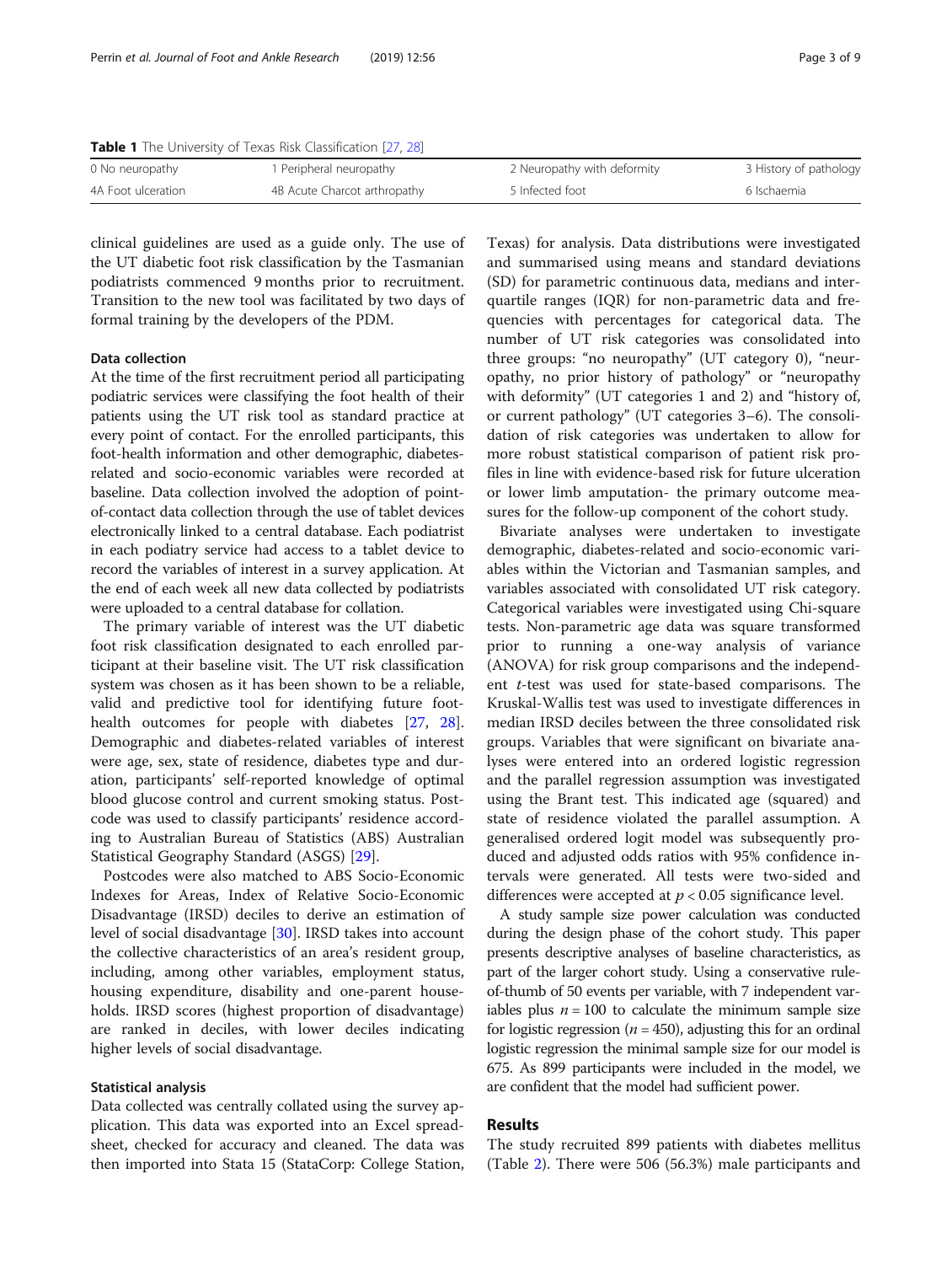<span id="page-3-0"></span>**Table 2** Participant characteristics of  $n = 899$ 

| Variable                                  | Mean (SD) or n (%)<br>or Median (IQR) |
|-------------------------------------------|---------------------------------------|
| Age (years)                               | 67.0 (12.7)                           |
| Sex (%)                                   |                                       |
| Male                                      | 506 (56.3)                            |
| Female                                    | 393 (43.7)                            |
| Diabetes type (%)                         |                                       |
| Type 1                                    | 83 (9.2)                              |
| Type 2                                    | 816 (90.8)                            |
| Diabetes duration (years)                 |                                       |
| Newly diagnosed                           | 38 (4.2)                              |
| $1 - 5$                                   | 183 (20.4)                            |
| $6 - 10$                                  | 165 (18.4)                            |
| $11 - 15$                                 | 177 (19.7)                            |
| $16 - 20$                                 | 99 (11.0)                             |
| > 20 years                                | 222 (24.7)                            |
| Unknown                                   | 15(1.7)                               |
| Current smoker                            |                                       |
| Yes                                       | 114 (12.7)                            |
| No.                                       | 785 (87.3)                            |
| Self-reported ideal HbA1c target (mmol/L) |                                       |
| < 7.0                                     | 349 (38.8)                            |
| $7.0 - 7.5$                               | 59 (6.6)                              |
| $7.6 - 8.0$                               | 28 (3.1)                              |
| > 8.0                                     | 40 (4.4)                              |
| Don't know                                | 423 (47.1)                            |
| IRSD decile (median (IQR))                | $3(2-4)$                              |
| Rurality of residence (ASGC)              |                                       |
| Metropolitan (RA1)                        | $0(-)$                                |
| Inner regional (RA2)                      | 571 (63.5)                            |
| Outer regional (RA3)                      | 293 (32.6)                            |
| Remote (RA4)                              | 26 (2.9)                              |
| Very remote (RA5)                         | 9(1.0)                                |
| State of residence                        |                                       |
| Tasmania                                  | 443 (49.3)                            |
| Victoria                                  | 456 (50.7)                            |
| UT Risk Classification                    |                                       |
| No neuropathy                             | 351 (39.0)                            |
| Neuropathy                                | 149 (16.6)                            |
| Neuropathy and deformity                  | 85 (9.5)                              |
| History of pathology                      | 122 (13.6)                            |
| Neuropathic ulcer                         | 104 (11.6)                            |
| Acute Charcot                             | 8(0.9)                                |
| Infection                                 | 25 (2.8)                              |
| Ischaemia                                 | 55 (6.1)                              |

mean age was 67 years (SD 12.7). Fifty-five percent of participants had been diagnosed with diabetes for longer than 10 years and 423 (47.1%) did not know an optimal HbA1c target. Ranked levels of disadvantage show a median IRSD decile rank of 3 (range 1–9) with 58.7% of participants residing in the third most deprived postcodes (IRSD deciles 1–3). The proportion of participants recruited was equivalent in each state. There was a spread of participants across all the individual UT Texas risk categories, with the majority of the sample having neuropathy or a worse pathology ( $n = 548, 61.0\%$ ).

After risk category consolidation, there were 351 (39.0%) participants with no neuropathy at baseline, 234 participants (26.0%) with neuropathy and no prior history of pathology and 314 (34.9%) with history of or current pathology (Table [3](#page-4-0)). Bivariate analyses found women comprised 57.3% of the group with no neuropathy, while 70.7% of those with a history of pathology or current pathology were men  $(x^2 (2) = 52.8, p <$ 0.0001). There was no significant difference in the proportion of smokers in each risk group ( $\chi^2$  (2) = 4.5, p = 0.10). There was also no difference in median IRSD decile between the groups ( $H = 2.2$ ,  $p = 0.33$ ). All other variables were associated with UT risk group.

The Victorian sample were over-represented in the neuropathy/neuropathy with deformity group  $(n = 160)$ , 68.4%) while the Tasmanian sample comprised a larger proportion of those with a history of or current pathology  $(n = 210, 47.4\%)$   $(\chi^2$  (2) = 70.3,  $p < 0.0001$ ) (Table [4\)](#page-5-0). Tasmanian participants were younger  $(t_{(881)} = -6.9, p <$ 0.0001), more likely to be diagnosed with Type 1 diabetes  $(\chi^2 \ (1) = 21.5 \ p < 0.0001)$ , living with diabetes for longer than 20 years  $(\chi^2 (1) = 9.2, p = 0.002)$  and residing in outer regional or remote areas (ASGS RA3-RA5) ( $\chi^2$  (2) = 250.9,  $p$  < 0.0001). Victorian participants had poorer knowledge of ideal HbA1c level ( $\chi^2$  (1) = 9.46, p = 0.002). This difference remained after excluding those with Type 1 diabetes, with 61.3% of Victorian participants with type 2 diabetes reporting an incorrect or unknown ideal target HbA1c level, compared to 52.9% of Tasmanian participants with type 2 diabetes ( $\chi^2$  (1) = 5.88,  $p$  = 0.02).

# Multivariable analysis of risk factors associated with consolidated UT risk group

Gender, age, diabetes type, duration of diagnosis ( $\leq 20$ years vs. > 20 years), knowledge of optimal HbA1c level  $\left($  < 7.5 vs. don't know or  $\geq$  7.5), rurality and state of residence were entered into a generalised ordered logit model with consolidated UT risk group (no neuropathy, neuropathy and deformity or history of/current pathology) as the dependent variable. The overall model was significant [likelihood ratio  $\chi^2$  (14) = 220.7,  $p < 0.0001$ , pseudo  $R^2 = 0.12$ . Diabetes type and knowledge of ideal HbA1c level were not significantly associated with UT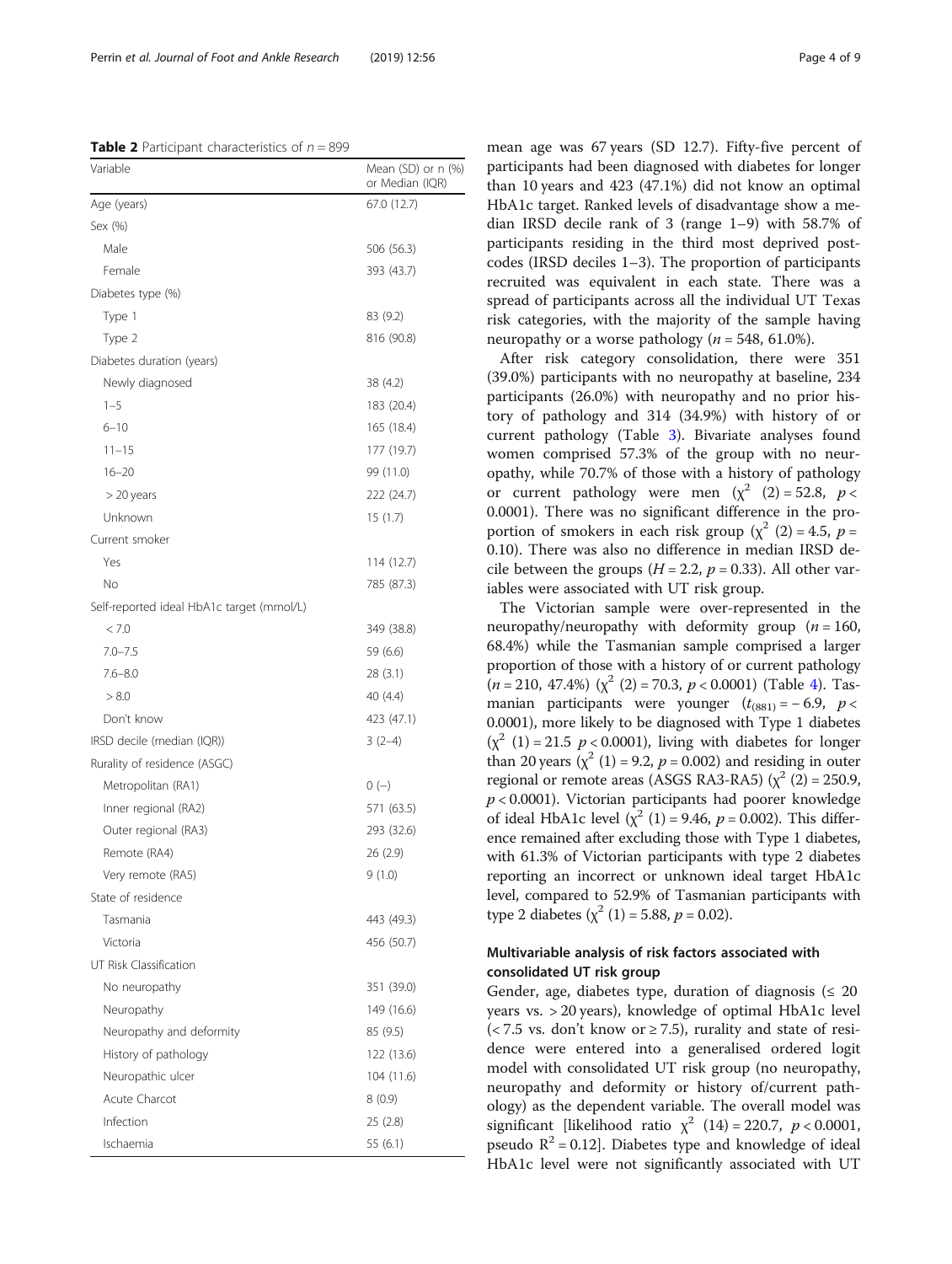| Variable                                 | No Neuropathy ( $n = 351$ ) | Neuropathy/no prior history of pathology or<br>neuropathy with deformity ( $n = 234$ ) | History of or current<br>pathology ( $n = 314$ ) | $\mathcal{P}$         |
|------------------------------------------|-----------------------------|----------------------------------------------------------------------------------------|--------------------------------------------------|-----------------------|
| Sex                                      |                             |                                                                                        |                                                  |                       |
| Male                                     | 150 (29.6)                  | 134 (26.5)                                                                             | 222 (43.9)                                       | < 0.0001 <sup>a</sup> |
| Female                                   | 201 (51.1)                  | 100 (25.4)                                                                             | 92 (23.4)                                        |                       |
| Age                                      | 65 (13.5)                   | 72 (10.7)                                                                              | 66 (12.0)                                        | < 0.0001 <sup>a</sup> |
| Diabetes type                            |                             |                                                                                        |                                                  |                       |
| Type 1                                   | 26(31.3)                    | 12 (14.5)                                                                              | 45 (54.2)                                        | < 0.0001 <sup>a</sup> |
| Type 2                                   | 325 (39.8)                  | 222 (27.2)                                                                             | 269 (33.0)                                       |                       |
| Diagnosed $>$ 20 years <sup>+</sup>      | 45 (20.3)                   | 52 (23.4)                                                                              | 125 (56.3)                                       | < 0.0001 <sup>a</sup> |
| Current smoker                           | 50 (44.6)                   | 20 (17.9)                                                                              | 42 (37.5)                                        | 0.10                  |
| Knowledge of ideal HbA1c target (mmol/L) |                             |                                                                                        |                                                  |                       |
| $\leq 7.5$                               | 169 (41.4)                  | 89 (21.8)                                                                              | 150 (36.8)                                       |                       |
| > 7.5 or don't know                      | 182 (37.1)                  | 145 (29.5)                                                                             | 164 (33.4)                                       | 0.03 <sup>a</sup>     |
| IRSD decile (median (IQR))               | $3(2-4)$                    | $3(2-4)$                                                                               | $3(2-5)$                                         | 0.33                  |
| Rurality of residence                    |                             |                                                                                        |                                                  |                       |
| Inner regional                           | 223 (39.1)                  | 166 (29.1)                                                                             | 182 (31.9)                                       |                       |
| Outer regional                           | 111 (37.9)                  | 58 (19.8)                                                                              | 124 (42.3)                                       | 0.01 <sup>a</sup>     |
| Remote or very remote                    | 17(48.6)                    | 10(28.6)                                                                               | 8(22.9)                                          |                       |
| State of Residence                       |                             |                                                                                        |                                                  |                       |
| Tasmania                                 | 159 (35.9)                  | 74 (16.7)                                                                              | 210 (47.4)                                       | < 0.0001 <sup>a</sup> |
| Victoria                                 | 192 (42.1)                  | 160 (35.1)                                                                             | 104 (22.8)                                       |                       |

<span id="page-4-0"></span>Table 3 Bivariate relationship analysis of participant characteristics with UT score

Notes: Data presented as n (%) or mean (SD) or IRSD decile (median (IQR)). Percentages are reported by row. <sup>+</sup> 15 participants who could not provide duration of diabetes information excluded from this calculation. <sup>a</sup>Statistically significant

risk group. The adjusted odds ratio (OR) for men being in the history of, or current, pathology group was 2.42 (95% CI 1.82–3.22), for those diagnosed with diabetes > 20 years OR 3.25 (95% CI 2.22–4.75), remote or very remote residence versus inner and outer regional residence OR 0.65 (95% CI 0.48–0.87) and Tasmanian residence (OR 3.38, 95% CI 2.35–4.86).

#### **Discussion**

This is a large cross-sectional analysis of a regional Australian podiatric clinical population. The clinical services involved in the study are led by podiatrists, with some input from other health professionals such as doctors, nurses and other allied health professionals. As expected for this clinical population the podiatric services are dealing with a high proportion (35.1%) of people who have a current or prior limb threatening pathology, which is much higher than the population-based AusDiab study [[11](#page-8-0)]. In all clinics involved a priority system was in place to facilitate access to the services according to most need, and in Victoria the referral pathways between the two organisations are clearly defined by the PDM. Understanding the risk profile of a service is important, because the predominate independent risk factor for future diabetes-

related limb threatening pathology is a prior history of limb threatening pathology, with the validation of the UT Texas risk classification demonstrating a 36-fold increase in risk for ulceration for people with a history of ulceration [\[28](#page-8-0)]. It is these patients that require a multidisciplinary approach to their foot care the most.

Unfortunately, the high prevalence of foot morbidity in this regional and rural clinical population is consistent with previous research from regional Victoria, which has some of the highest rates of hospital admissions related to diabetes-related foot pathology in the state of Victoria [[17\]](#page-8-0). Other research conducted in 2010 of a sample of over one hundred people with diabetes in the region who attended a subacute service involved in the study showed an annual incidence of diabetes-related foot ulceration of over 30 %, another very high fig [\[31](#page-8-0)]. In general, our sample had high levels of social disadvantage. This is consistent with previous research in this area which has shown a higher incidence of diabetic footrelated hospital admissions in less advantaged areas of Victoria [[17\]](#page-8-0). A recent review of global incidence rates of diabetes-related lower limb amputations has also found that social deprivation may be significant in the development of diabetes-related foot pathology [[32\]](#page-8-0).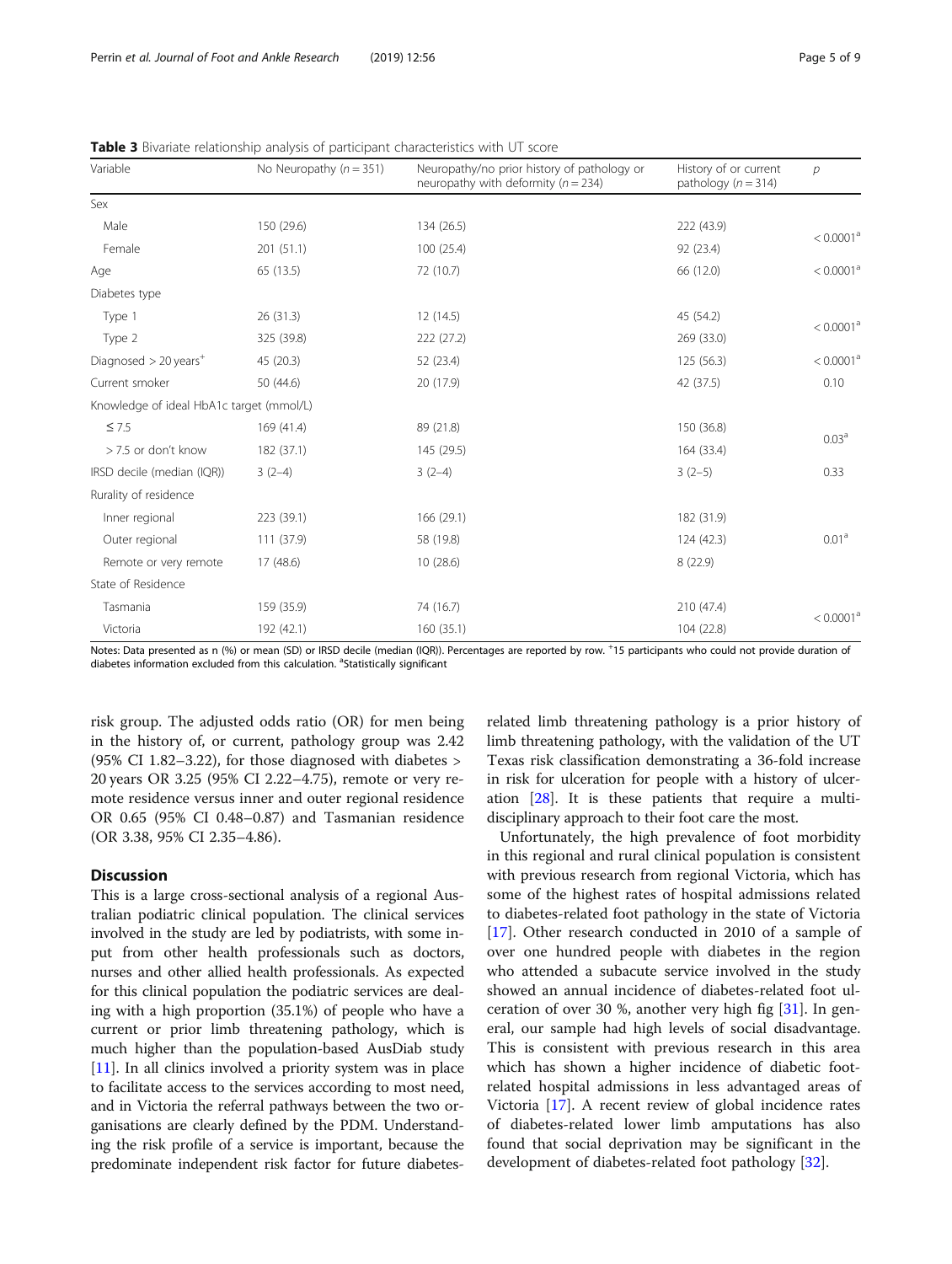<span id="page-5-0"></span>

| Variable                                 | Tasmania ( $n = 443$ ) | Victoria ( $n = 456$ ) | $\overline{p}$        |  |
|------------------------------------------|------------------------|------------------------|-----------------------|--|
| Sex                                      |                        |                        |                       |  |
| Male                                     | 262 (59.1)             | 244 (53.5)             |                       |  |
| Female                                   | 181 (40.9)             | 212 (46.5)             | 0.09                  |  |
| Age                                      | 64 (12.9)              | 70 (11.7)              | < 0.0001 <sup>a</sup> |  |
| Diabetes type                            |                        |                        |                       |  |
| Type 1                                   | 61 (13.8)              | 22(4.8)                | < 0.0001 <sup>a</sup> |  |
| Type 2                                   | 382 (86.2)             | 434 (95.2)             |                       |  |
| Diagnosed > 20 years <sup>+</sup>        | 129 (29.6)             | 93 (20.8)              | 0.002 <sup>a</sup>    |  |
| Current smoker                           | 51 (11.5)              | 61 (13.4)              | 0.40                  |  |
| Knowledge of ideal HbA1c target (mmol/L) |                        |                        |                       |  |
| $\leq 7.5$                               | 224 (50.6)             | 184 (40.4)             |                       |  |
| > 7.5 or don't know                      | 219 (49.4)             | 272 (55.4)             | 0.002 <sup>a</sup>    |  |
| IRSD decile (median (IQR))               | $3(2-5)$               | $3(2-4)$               | 0.33                  |  |
| Rurality of residence                    |                        |                        |                       |  |
| Inner regional                           | 168 (37.9)             | 403 (88.4)             |                       |  |
| Outer regional                           | 240 (54.2)             | 53 (11.6)              | < 0.0001 <sup>a</sup> |  |
| Remote or very remote                    | 35 (7.9)               | $0 (-)$                |                       |  |
| UT Risk Classification                   |                        |                        |                       |  |
| No neuropathy                            | 159 (35.9)             | 192 (42.1)             |                       |  |
| Neuropathy                               | 63 (14.2)              | 86 (18.9)              |                       |  |
| Neuropathy with deformity                | 11(2.5)                | 74 (16.2)              |                       |  |
| History of pathology                     | 79 (17.8)              | 43 (9.4)               |                       |  |
| Neuropathic ulcer                        | 67(15.1)               | 37(8.1)                | N/A                   |  |
| Acute Charcot                            | 6(1.4)                 | 2(0.4)                 |                       |  |
| Infection                                | 19(4.3)                | 6(1.3)                 |                       |  |
| Ischaemia                                | 39 (8.8)               | 16(3.5)                |                       |  |
| Consolidated UT Risk Classification      |                        |                        |                       |  |
| No neuropathy                            | 159 (35.9)             | 192 (42.1)             |                       |  |
| Neuropathy/neuropathy with deformity     | 74 (16.7)              | 160 (35.1)             | < 0.0001 <sup>a</sup> |  |
| History of, or current, pathology        | 210 (47.4)             | 104 (22.8)             |                       |  |

Notes: Data presented as n (%) or mean (SD) or IRSD decile (median (IQR)). Percentages are reported by column. <sup>+</sup> 15 participants who could not provide duration of diabetes information excluded from this calculation. N/A: not reported due to small expected cell frequencies. <sup>a</sup>Statistically significant

The 12.7% of participants who reported being a current smoker in this sample was slightly lower than the population-based National Drug Strategy Household Survey [[33](#page-8-0)]. Smoking rates in diabetes tend to parallel that of the general population, however smokers with diabetes are at a much higher risk of morbidity and premature death associated with macrovascular complications [[34\]](#page-8-0). What was particularly disappointing was knowledge of diabetes as measured by the participants reporting what the ideal Hb1Ac level should be, with nearly half the participants not knowing at all what an ideal level of diabetes control should be. Asking people with diabetes about what they think their ideal Hb1Ac

should be is a simple, easy question to ask in clinical practice to identify individuals who might benefit from attending a structured self-management education programs, such as the Dose Adjustment for Normal Eating or the DESMOND programs [\[35,](#page-8-0) [36\]](#page-8-0). The results from this study indicate that referral pathways for regional and rural populations should specifically include access to diabetes education programs.

Interestingly, in bivariate analysis, participants with current or prior diabetes-related foot pathology were shown to be significantly younger than those in the neuropathy/neuropathy with deformity group. A plausible explanation is that those with current or prior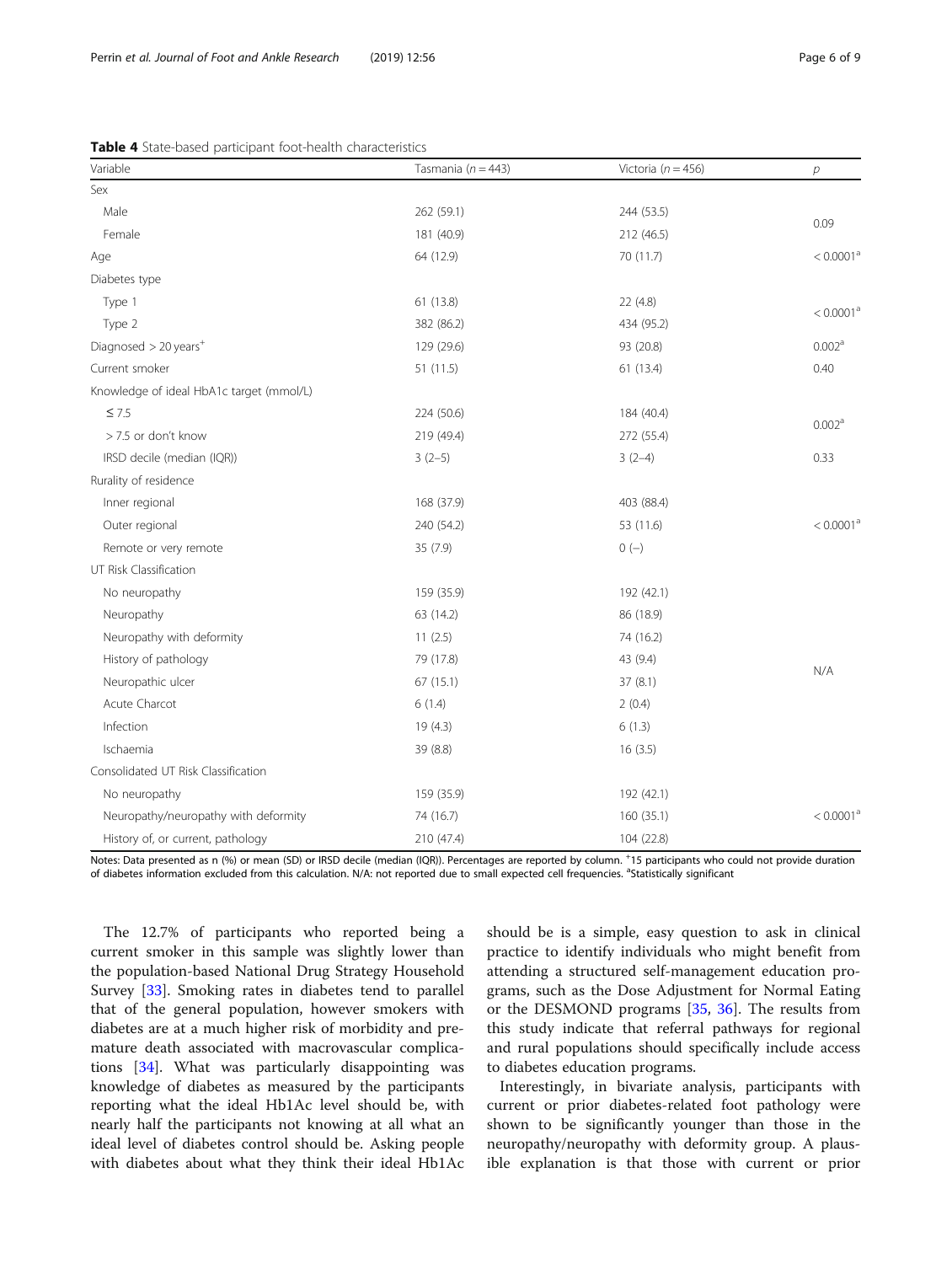diabetes-related foot pathology had a significantly longer duration of diabetes than the other groups, indicating that a longer duration diabetes was more influential in their pathology development than the fact that they were younger. This is why after multivariable analysis, age failed to remain an independent predictor of poor foot health.

#### Independent risk associations with worse foot morbidity

Males were at more than double the risk of females of being in the current or prior history of pathology group. This is consistent with the literature. Population-based cohort and case-control studies from Australia and around the world have found that males have higher levels of peripheral neuropathy, [[37](#page-8-0), [38\]](#page-8-0) foot ulceration, [[31](#page-8-0), [39\]](#page-8-0) infection [\[40\]](#page-8-0) and lower limb amputation [[41](#page-8-0), [42\]](#page-8-0). Men tend to seek access to health services less than females, perceive that they have less time for their own health and will engage in fewer health-promoting activities [\[43\]](#page-8-0). Duration of diabetes is an important predictor of foot health in this study, with diabetes duration of over 20 years increasing the risk of having a current or prior pathology three-fold. This is consistent with the AusDiab study, [[11](#page-8-0)] which showed longer duration of diabetes to be associated with higher risk, and the known natural history of diabetesrelated foot pathology [\[38\]](#page-8-0).

This sample had generally high levels of risk for diabetes-related foot pathology, consistent with other regional and rural Australian data  $[18]$  $[18]$ . Although bivariate analysis found that level of remoteness was associated with poorer foot health, after the multivariable analysis (controlling for sex and duration of disease), remoteness was associated with better foot health. This suggests that poorer foot-health is less associated with rurality, and more a function of the characteristics of the patients that are attending the podiatric clinics in the regional and rural geographical areas. This is consistent with the large Australian Diabetes-MILES study, where remoteness was not associated with worse reported health problems or self-care indicators [[44\]](#page-8-0).

Those residing in the state of Tasmania were at more than three times the risk of having a current or prior history of serious diabetes-related foot pathology. This may be explained by the Tasmanian podiatric services model, where a higher proportion of podiatrists are employed in a subacute or acute setting attending to patients at higher risk of foot morbidity, as opposed to the Victorian services.

# Implications

This study has shown that regional publicly funded podiatric services in Australia are managing large numbers of patients at high risk of diabetes-related foot complications. National guidelines suggest that patients at high risk of

diabetes-related foot pathology should have involvement with dedicated multi-disciplinary teams [[15](#page-8-0), [26\]](#page-8-0). However, three-quarters of the services involved in this study utilise community-based funding for the employment of podiatrists. Multi-disciplinary care is rarely the focus of Australian community-based podiatric services, which are more based on single discipline primary care model. These findings suggest that a high proportion of patients with diabetes seen by the podiatric services in this study were at high risk of future limb threatening foot morbidity, funded by programs that may not allow support for patients according to best recommendations [\[15,](#page-8-0) [26](#page-8-0)].

Further expansion of multi-disciplinary clinics, particularly outside of metropolitan and larger regional centres, may not be achievable in the medium term. What could be achieved is improved utilisation of standardised clinical guidelines, particularly as Australian research has shown that in community podiatry settings clinical guidelines are under-utilised [\[45\]](#page-8-0). There are established and robust risk systems and guidelines that have been developed that can inform evidenced-based practice in regional and rural podiatry-led services, such as the UT risk classification tool used in his study, or more recently published guidelines from the International Working Group on the Diabetic Foot [\[46](#page-8-0)]. The adoption of the PDM is an example of health organisations in a local area implementing models of care that use clinical guidelines and risk stratification tools to guide patient access to appropriate services and standardised care. The PDM provides a relatively simple conceptual example for the provision of podiatric services across different health system levels for people with diabetes in regional Australia [[25](#page-8-0)]. The use of the risk classification system ensures the model has a sound evidence base, and the use of the available health service resources are driven by the clinical needs of the patients matched with the appropriate skill-set of the service providers. The podiatric care of people with diabetes in Australia requires the development of a seamless and collaborative model of care established within and across different health settings, with a clear definition of what role each health service has with respect to the obligations to the patient group [[7,](#page-8-0) [45\]](#page-8-0).

#### Limitations

This study included a population with diabetes who attended predominately outpatient podiatric clinical settings in regional and rural Australia. As such, care should be taken when generalising to other populations, such as metropolitan, hospital inpatients or the general population of people with diabetes in Australia. This is particularly pertinent when considering people with diabetes in the community who have not developed peripheral neuropathy or peripheral arterial disease. This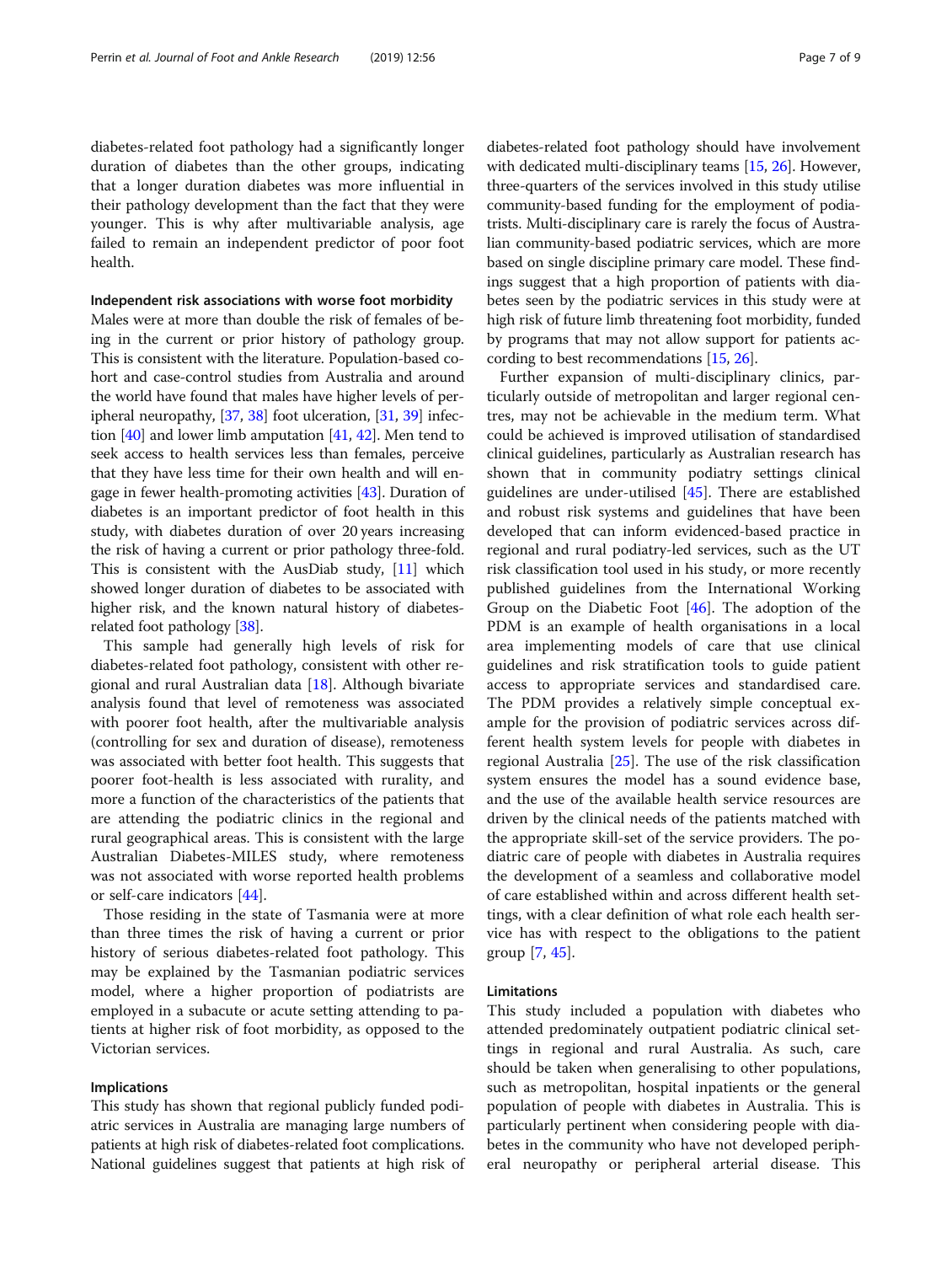<span id="page-7-0"></span>population is at a low risk of developing a limb threatening complication, and foot health care and prevention strategies do not require a dedicated multi-disciplinary service. The International Working Group on the Diabetic Foot provides strong evidence to recommend annual screening for loss of protective sensation and peripheral arterial disease, with education to be provided about appropriate foot self-care and identification of pre-ulceration signs [[47\]](#page-8-0).

Another limitation to this study is the lack of objective measurement of blood glucose control. Unfortunately, it was not practical to objectively measure blood glucose control in this study. The podiatry clinics do not consistently measure blood glucose control as this is primarily the responsibility of the primary health care giver (general practitioners). Causal links between poor glucose control and the development of peripheral neuropathy have been previously established [1] so it is probable that glucose control was correlated with levels of foot health in this study. However, this was unable to be quantified, so it is possible that glucose control could be a confounding variable in the multivariate analysis. This might particularly be the case for the strong association found between state of residence and foot health, where Tasmanian residents were over three times as likely to have had history of serious pathology. Further studies of this nature should include objective measurement of blood glucose.

#### Conclusions

A high proportion of the regional Australian clinical population with diabetes seen by the publicly-funded podiatric services in this study were at high risk of future limb threatening foot morbidity, with participants residing in Northern Tasmania more likely to have worse diabetes-related foot morbidity than those from regional Victoria. Male sex and those diagnosed with diabetes > 20 years were at greater risk of diabetes-related foot morbidity. There was also a lack of knowledge demonstrated by the sample of basic diabetes information, indicating low levels of engagement in diabetes care and or little provision of effective high quality educational services to people with diabetes in these regional and rural areas.

The predominately community-funded podiatry services models underpinning these services are not well supported to provide the necessary multi-disciplinary care that the current evidence-base suggests is needed. This includes appropriate access to specialist medical and diabetes education in addition to the podiatry-lead services. Service models should be reviewed to ensure that diabetes-related foot services are appropriately developed and resourced to deliver sustainable multidisciplinary evidence-based care.

#### Abbreviations

ABS: Australian Bureau of Statistics; ANOVA: One-way analysis of variance; ASGS: Australian Statistical Geography Standard; IRSD: Index of Relative Socio-Economic Disadvantage; PDM: Podiatry Diabetes Model; PoDFAR: "a prospective cohort study of diabetes-related foot-health in Australian rural areas"; UT: University of Texas

#### Acknowledgements

The authors would like to acknowledge the contribution to the data collection of this study from the podiatry staff of Bendigo Health, Bendigo Community Health Services, Tasmanian Health Service North-West region and Tasmanian Health Service Northern region. The authors and podiatry staff are members of the "BaTPoDS" research collaboration (Bendigo and Tasmania Podiatry Diabetes Study Group).

#### Authors' contributions

BMP contributed to the conception, design, data collection, statistical analysis, interpretation, preparation of the manuscript and approval of final draft of manuscript. PA contributed to the conception, design, data collection, statistical analysis, interpretation, preparation of the manuscript and approval of final draft of manuscript. MJG contributed to the conception, design, data collection, interpretation of results, preparation of the manuscript and approval of final draft of manuscript. AC contributed to the conception, design, data collection, interpretation of results, preparation of the manuscript and approval of final draft of manuscript. CM contributed to the conception, design, data collection, interpretation of results, preparation of the manuscript and approval of final draft of manuscript. IS contributed to the conception, design, data collection, interpretation, preparation of the manuscript and approval of final draft of manuscript. TS contributed to the conception, design, data collection, statistical analysis, interpretation, preparation of the manuscript and approval of final draft of manuscript. All authors read and approved the final manuscript.

#### Funding

Not applicable.

#### Availability of data and materials

The datasets used and/or analysed during the current study are available from the corresponding author on reasonable request.

#### Ethics approval and consent to participate

This study was approved by the Human Research Ethics Committees of the University of Tasmania (H12608), Bendigo Health (HREC12BHCG62) and La Trobe University (UHEC acceptance).

#### Consent for publication

All participants signed an informed consent form to participate. Once signed, the informed consent form included information indicting consent for publication.

#### Competing interests

The authors declare that they have no competing interests.

#### Author details

<sup>1</sup>La Trobe Rural Health School, La Trobe University, PO Box 199, Bendigo 3552, Australia. <sup>2</sup> Rural Clinical School, University of Tasmania, Burnie, Australia.<br><sup>3</sup> Clinical Lorraina and Development, Bendigo Health, Bendigo, Australia. <sup>3</sup>Clinical Learning and Development, Bendigo Health, Bendigo, Australia. 4 Tasmanian Health Service- North West, Burnie, Australia. <sup>5</sup> Murray Primary Health Network, Bendigo, Australia. <sup>6</sup>Tasmanian Health Service- North Launceston, Australia. <sup>7</sup> Centre for Rural and Remote Health, James Cook University, Townsville, Australia. <sup>8</sup>Department of Psychology, University of Copenhagen, Copenhagen, Denmark.

#### Received: 15 July 2019 Accepted: 21 November 2019 Published online: 05 December 2019

#### References

Wheeler S, Singh N, Bokyo EJ. The epidemiology of diabetic neuropathy. In: Veves A, Malik R, editors. Diabetic neuropathy: clinical management. New Jersey: Human Pres Inc.; 2007. p. 7–30.